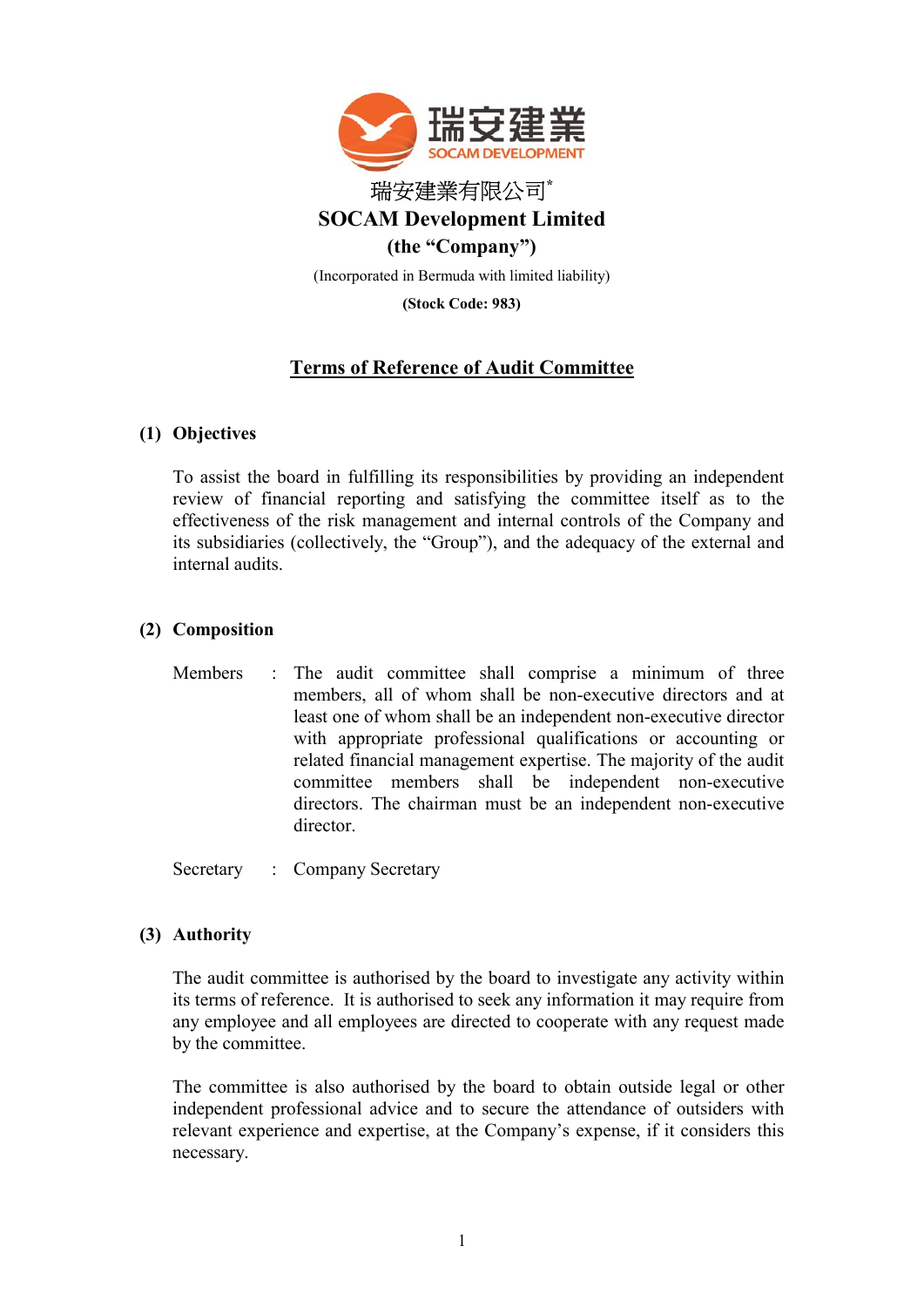### (4) Duties

The duties of the audit committee are:

- (a) to be primarily responsible for making recommendations to the board on the appointment, re-appointment and removal of the external auditor, and to approve the remuneration and terms of engagement of the external auditor, and handle any questions of its resignation or dismissal;
- (b) to review and monitor the external auditor's independence and objectivity and the effectiveness of the audit process in accordance with applicable standards, and to discuss with the auditor the nature and scope of the audit and reporting obligations before the audit commences;
- (c) to develop and implement policy on engaging an external auditor to supply non-audit services, and to report to the board, identifying and making recommendations on any matters where action or improvement is needed;
- (d) to monitor the integrity of financial statements and the annual report and accounts, the half-year report and, if prepared for publication, quarterly reports, and to review significant financial reporting judgments contained in them. In reviewing these reports and accounts before submission to the board, the committee should focus particularly on:
	- (i) any changes in accounting policies and practices;
	- (ii) major judgmental areas;
	- (iii) significant adjustments resulting from the external and internal audits;
	- (iv) the going concern assumptions and any qualifications;
	- (v) compliance with accounting standards; and
	- (vi) compliance with the Rules Governing the Listing of Securities on The Stock Exchange of Hong Kong Limited and legal requirements in relation to financial reporting;
- (e) Regarding (d) above:
	- (i) members of the committee should liaise with the board and senior management of the Company, and the committee must meet, at least twice a year, with the auditors; and
	- (ii) the committee should consider any significant or unusual items that are, or may need to be, reflected in the reports and accounts, and it should give due consideration to any matters that have been raised by the Company's staff responsible for the accounting and financial reporting function, compliance officer or auditors;
- (f) to review the Group's financial controls, internal control system and risk management system covering risks, amongst others, material risks relating to environmental, social and governance ("ESG");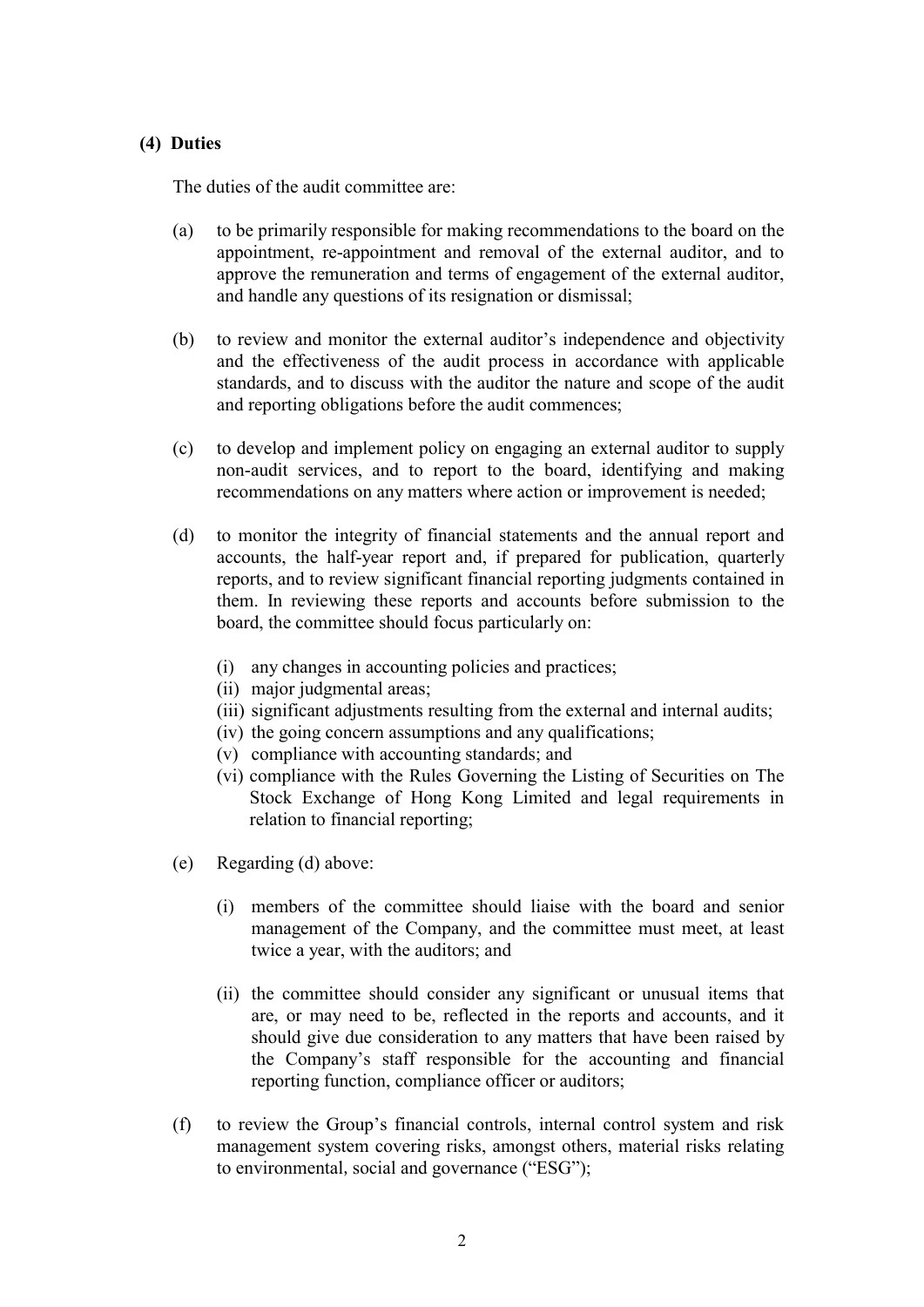- (g) to discuss the risk management and internal control systems with management to ensure that management has performed its duty to have effective systems, and such discussion should include the adequacy of resources, staff qualifications and experience, and training programmes and budget of the Company's accounting, internal audit and financial reporting functions, as well as those relating to ESG performance and reporting;
- (h) to monitor and oversee compliance with the Group's anti-corruption policy, including reviewing the policy on an annual basis to ensure that it remains adequate for the purposes of the Prevention of Bribery Ordinance (Chapter 201 of the Laws of Hong Kong) and any other applicable legislation;
- (i) to review management's assessment of the risks facing the Group, including, amongst others, the ESG and corruption risks, and consider major investigation findings on risk management and internal control matters as delegated by the board or on its own initiative and management's response to these findings;
- (j) to ensure co-ordination between the internal and external auditors, and to ensure that the internal audit function is adequately resourced and has appropriate standing within the Company, and to review and monitor its effectiveness;
- (k) to review the Group's financial and accounting policies and practices;
- (l) to review the external auditor's management letter, any material queries raised by the auditor to management about accounting records, financial accounts or systems of control and management's response;
- (m) to ensure that the board will provide a timely response to the issues raised in the external auditor's management letter;
- (n) to act as the key representative body for overseeing the Company's relationship with the external auditor;
- (o) to review arrangements by which employees, vendors, customers and business partners of the Group can use, in confidence, to raise concerns about possible improprieties in financial reporting, internal control or other matters, and to ensure that proper arrangements are in place for fair and independent investigation of these matters and for appropriate follow-up action;
- (p) to report to the board on the above matters; and
- (q) to consider other topics, as defined by the board.